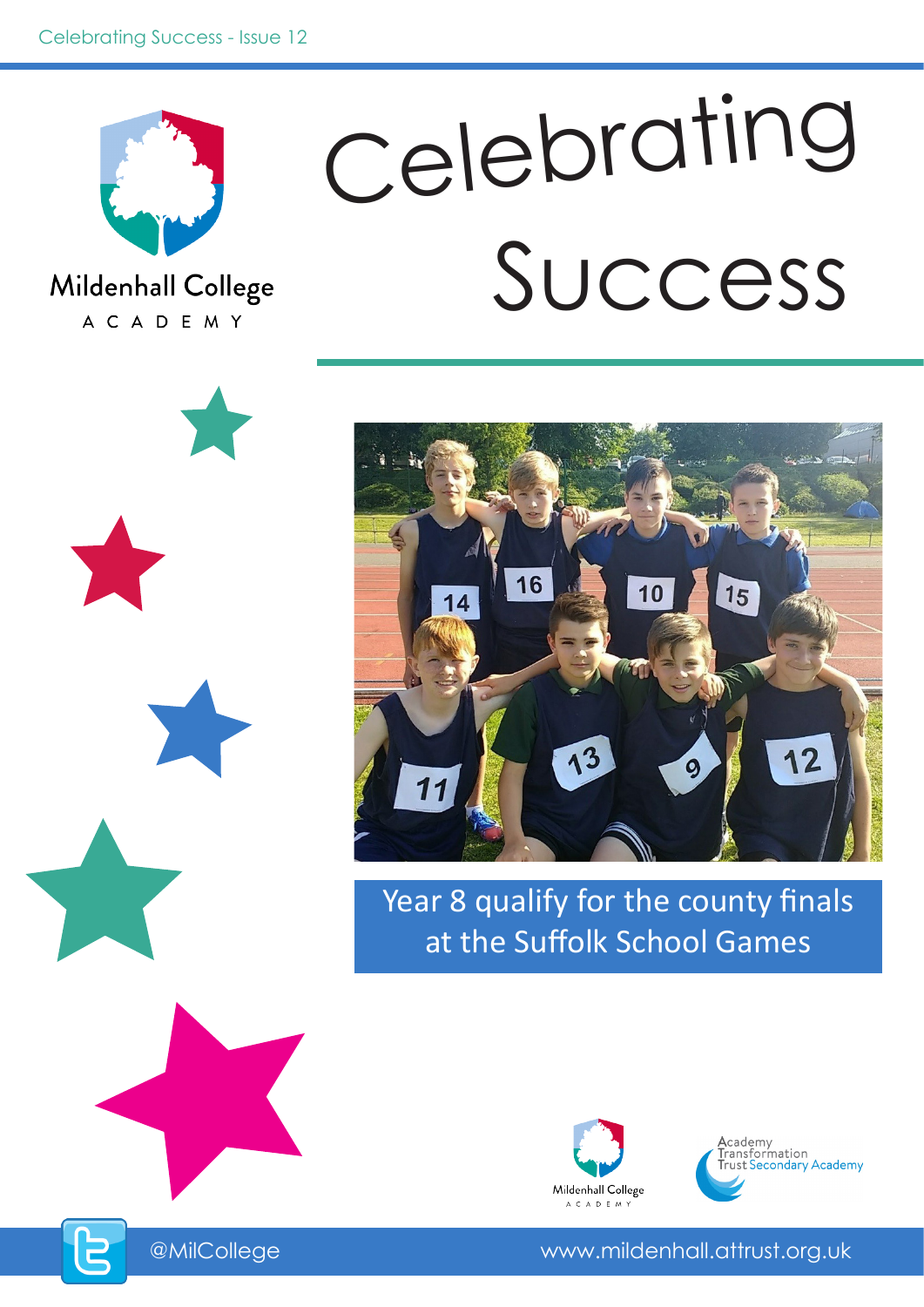- A1 Damien Nunn
- A2 Phoebe Pope
- A3 Keira Mazey
- A4 Luke Edwards
- A5 Ethan Bright
- A6 Leonardo Duarte
- A7 Ben Scott
- A8 RM
- A9 Ellie Jarman

#### **Attendance**

Attendance is one of the key factors in the Employability for Life Charter. Students whose attendance is over 95% achieve up to a whole grade higher in their final GCSE exams.

The following Austen students achieved 100% attendance during this term:

- Year 7 students **14**
- Year 8 students **20**
- Year 9 students **14**
- Year 10 students **10**

#### **House Statistics**

Austen House is currently **1st** in the tutor quiz

Austen House achieved **4969** ACE commendations this term.

Austen house are currently **2nd**in the House Competition

# Austen

Named after Jane Austen who believed that your character and morals governed your fate. She believed in personal responsibility and making the right choices.

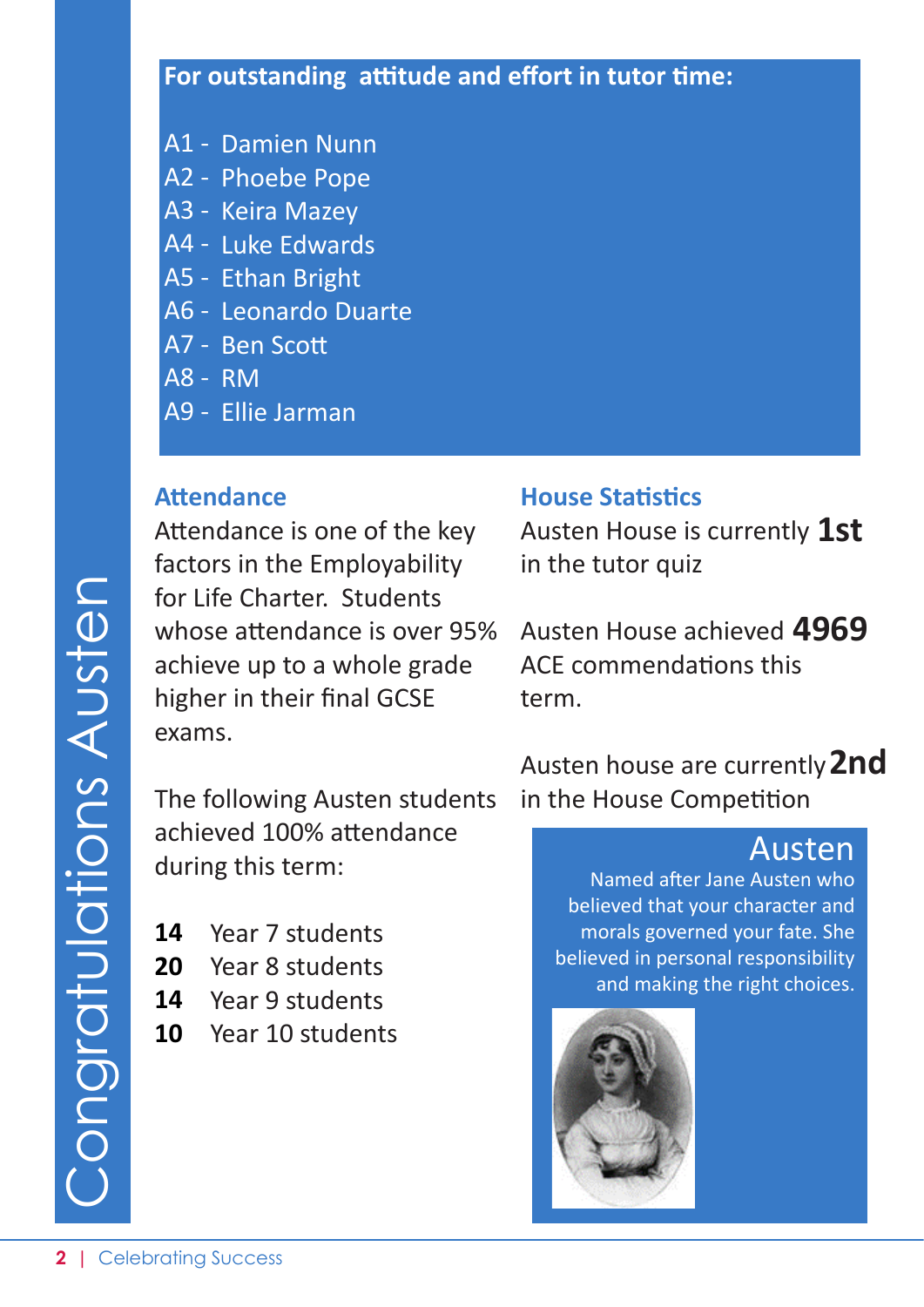- B1 Aron Mazey
- B2 Annabel Fox
- B3 Josh Newell
- B4 Jade Pinner
- B5 Leo Sparrow
- B6 Jasmine Ackland
- B7 Jaoa Felix
- B8 EH
- B9 Kacey O' Callaghan
- B10 Jasmyn Curry-Smith

#### **Attendance**

Attendance is one of the key factors in the Employability for Life Charter. Students whose attendance is over 95% achieve up to a whole grade higher in their final GCSE exams.

The following Brunel students achieved 100% attendance during this term:

- Year 7 students **13**
- Year 8 students **22**
- Year 9 students **16**
- Year 10 students **10**

# Brunel

Brunel house is named after Isambard Kingdom Brunel who was a great, ground breaking engineer who has stamped his vision on this country.

![](_page_2_Picture_20.jpeg)

#### **House Statistics**

Brunel House is currently **2nd** in the tutor quiz

Brunel House achieved **5063** ACE commendations this term.

Brunel are currently **3rd**in the House Competition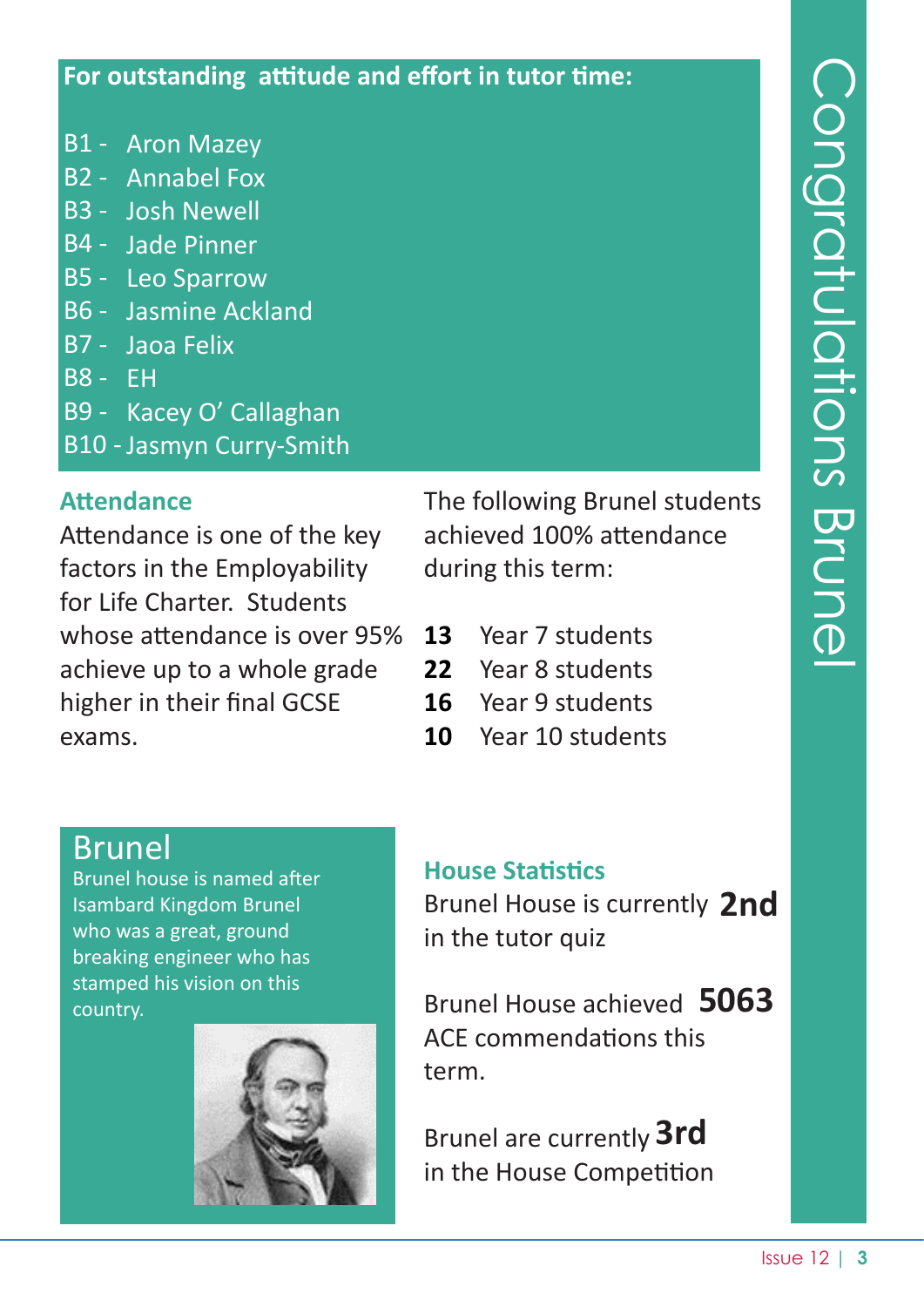- C1 James Carrington
- C2 Crystal Woodger
- C3 Bethany Way
- C4 Kacey Wragg
- C5 Molly Merrill
- C6 Sienna Howlett
- C7 Cleo Adams
- C8 Esme Riser
- C9 Lucy Ransley
- C10 Jayla Mosely

#### **Attendance**

Attendance is one of the key factors in the Employability for Life Charter. Students whose attendance is over 95% achieve up to a whole grade higher in their final GCSE exams.

The following Cavell students achieved 100% attendance during this term:

- 23 Year 7 students
- 18 Year 8 students
- 11 Year 9 students
- Year 10 students **9**

#### **House Statistics**

Cavell House is currently **3rd** in the tutor quiz

Cavell House achieved **5126** ACE commendations this term.

Cavell house are currently **1st**in the House Competition

# **Cavell**

Edith Cavell was a British nurse from a small village just outside Norwich, who was executed as a spy for helping around 200 allied soldiers escape during World War One.

![](_page_3_Picture_24.jpeg)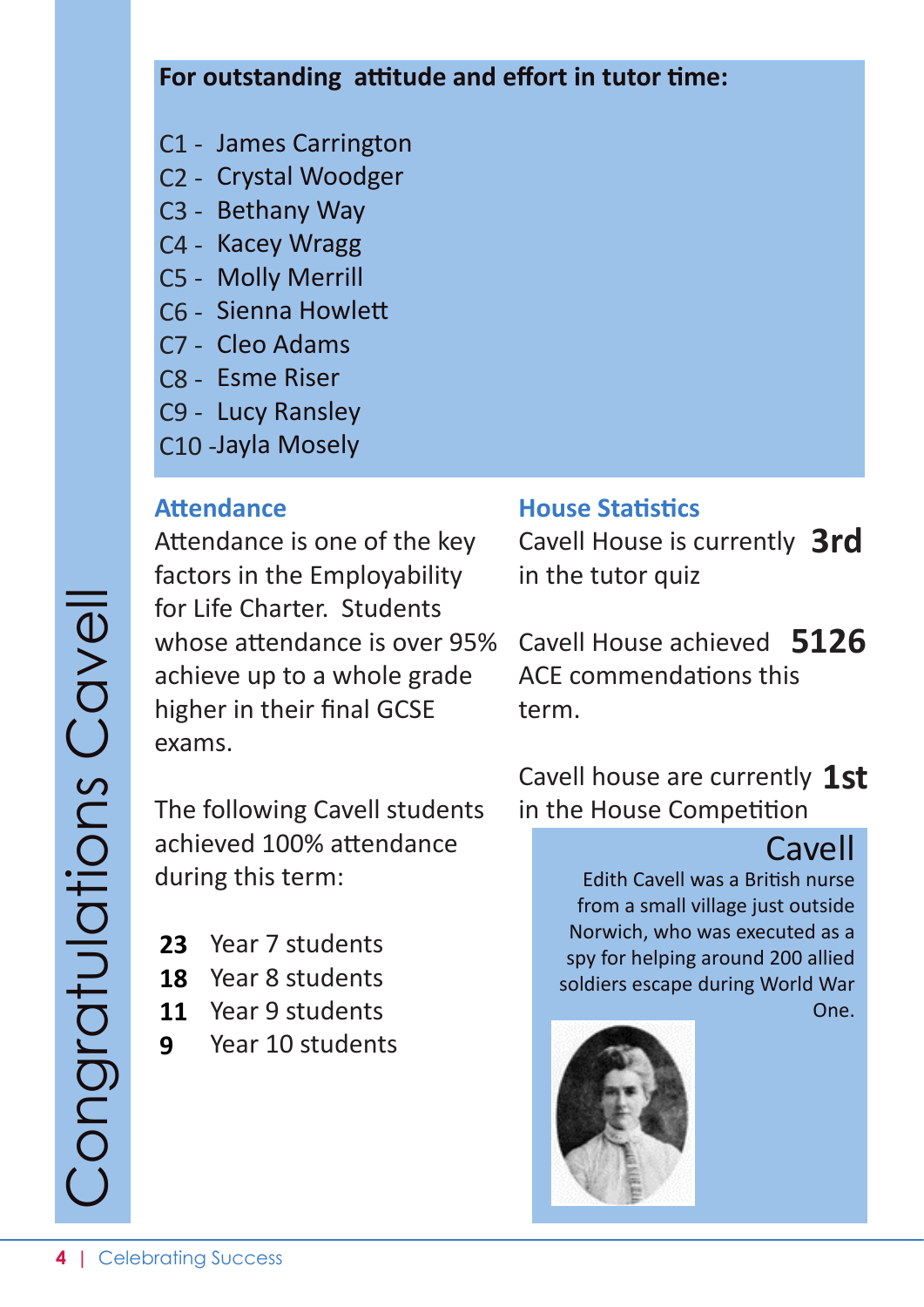- N1 Annalise Brown
- N2 Will Daunt
- N3 Caitlin Kelly
- N4 Ryan Norton
- N5 SK
- N6 Tyler Fletcher
- N7 Courtnie Harris
- N8 Luke Kilby
- N9 Faith Sizer

# **Attendance**

Attendance is one of the key factors in the Employability for Life Charter. Students whose attendance is over 95% achieve up to a whole grade higher in their final GCSE exams.

The following Newton students achieved 100% attendance during this term:

- Year 7 students **10**
- Year 8 students **19**
- Year 9 students **12**
- Year 10 students **17**

# Newton

Sir Isaac Newton was an English physicist, mathematician, astronomer and philosopher and is considered by many to be one of the most influential people in human history.

![](_page_4_Picture_19.jpeg)

# **House Statistics**

Newton House is currently **4th** in the tutor quiz

Newton House achieved **4744** ACE commendations this term.

Austen house are currently **1st**in the House Competition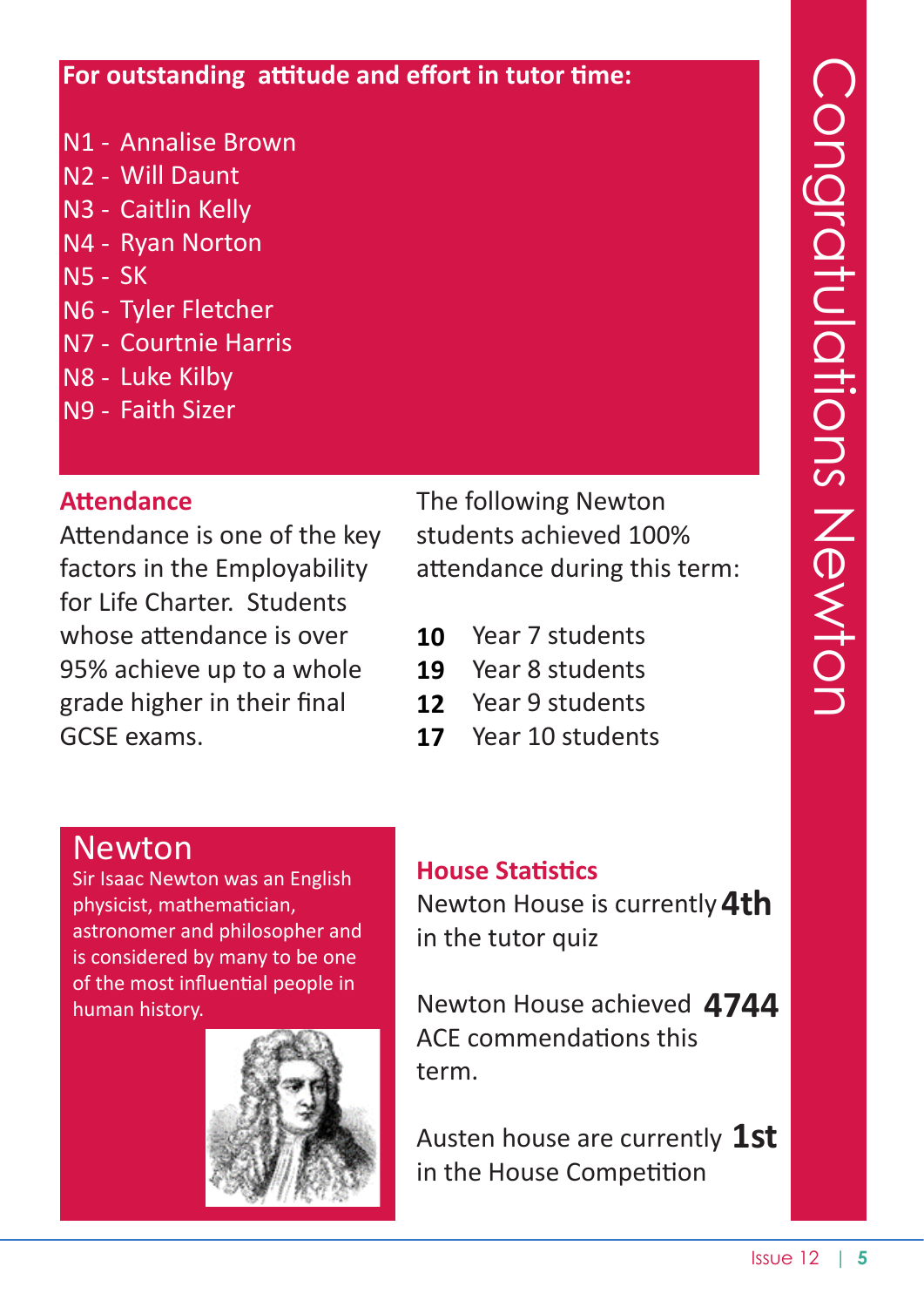### **Academic Support**

**JL** - Commitment in all lessons. **Aiden Frase** - Commitment to all subjects.

#### **Art**

**Abigaile Savickaite** - Working hard throughout the year and achieving a Mastery in her end of year test.

**Lewis White** - Exceptional ability, works hard and challenges himself with ideas. **Emma Taylor-Balls** - Works hard to an exceptional ability for homework and in lessons. **Linda Kovasi** - Consistantly working hard and pushing her ideas.

#### **Business Studies**

**Jade Scott** - Excellent demonstration of knowledge and skills developed over the year in her examination paper. Fantastic Attitude to Learning. **Dane Tuffs** - Excellent verbal answers in revision session.

#### **Computer Science**

**Hadley Palmer** - Excellence in CS. **Alexandra Anderson** - Outstanding Work ethic.

# **Design Technology - Resistant Materials**

**Calum Firetto-Smith** - Good practical skills. **Amelia Radford** - Good practical skills. **Emily Cywinski**- Good at all elements of DT. **Cameron Bodkin** - Hard work and mature attitude.

#### **Drama**

**Charley Andrews** - A consistent positive and hard working attitude. **Molly Merrill** - A consistent positive and hard working attitude. **Emily Berry** - Consistent effort and positive attitude. **Archie Phoenix** -Attitude to Learning while creating portfolio.

#### **English**

**Luke Power** - Consistent effort and Attitude to Learning. **Connor Goslin** - Consistent effort and Attitude to Learning. **Emily Cywinski** - Consistent effort and Attitude to Learning. **Georgia Ann-Vergeson** - Consistent effort and Attitude to Learning.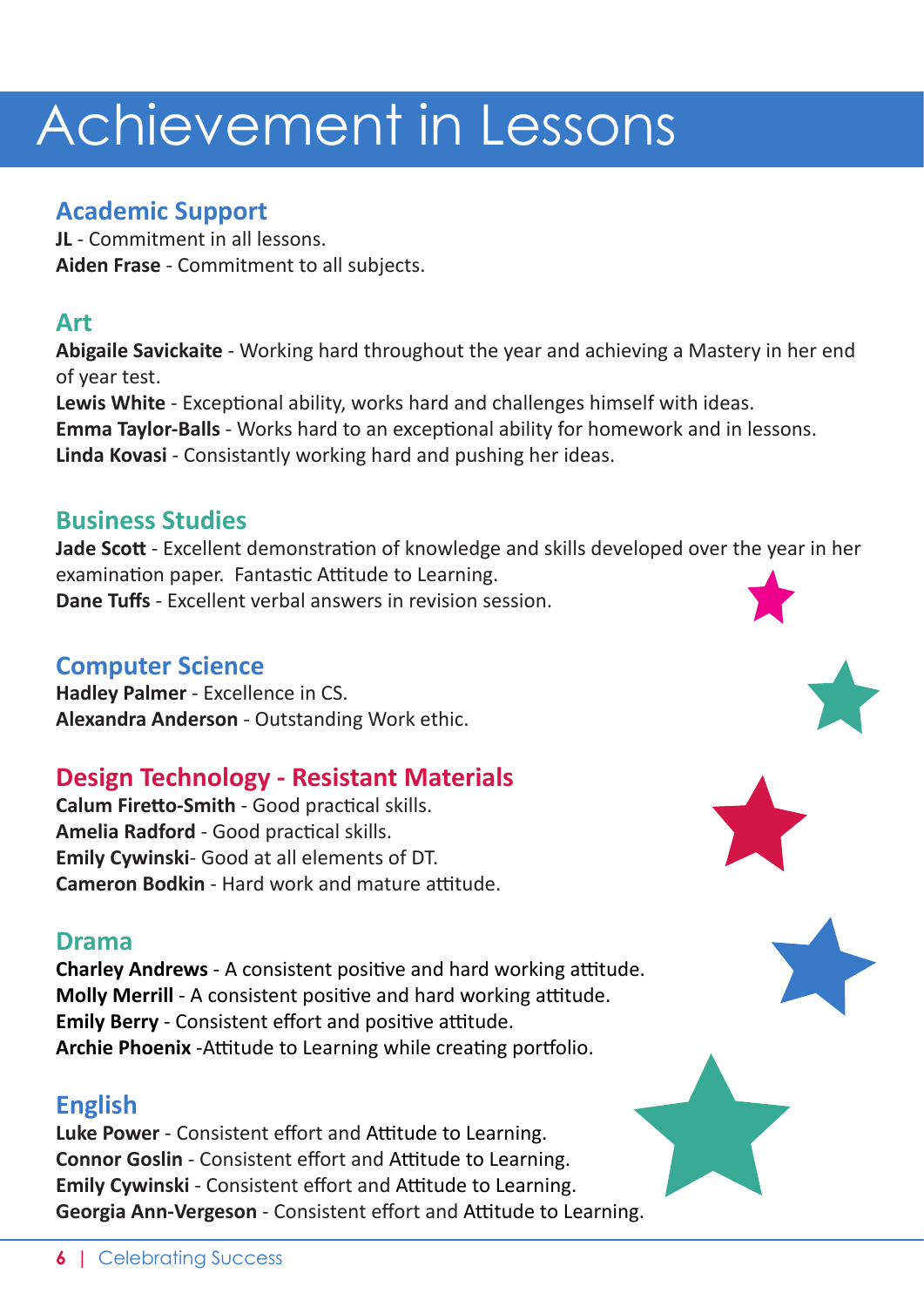### **French**

**Josh Mitchell** - Improved attitude to learning.

**Sara Macedo Amorim** - Excellent attitude to learning leading to amazing progress.

**Hadley Palmer** - Always works to the best of his ability and in applying what he has learnt to his work. Fantastic!

**Samuel Howard** - Excellent and diligent work in French and a mature attitude to his learning. Fantastic!

# **Geography**

**Tommy Jones** - Consistently working hard in lessons, having/asking interesting questions with lots of independent ideas both in class and for homework.

**KC** - Excellent effort, presentation, thoughtful questions to ensure excellent understanding.

**EH**- Always putting in 100% effort to understand, link to other aspects, achieve highest standard of work and level of achievement.

**Tor Glover** - For a huge improvement in effort, presentation and contribution in class, it is having a massively positive impact.

# **History**

**Olivia Andrew** - Always trying her best.

**SK** - Always trying their best and showing a fantastic attitude to learning in preparation for the end of year test.

**Lucy Ransley** - Excellent effort this term and showing great pride in her work. **Ryan Surridge** - Excellent effort in class and when preparing for his end of year test.

# **Health and Social Care**

**LP** - Excellent improvement in the quality of work produced. **Natalie Starling** - Initiative and commitment to producing high quality work.

![](_page_6_Picture_17.jpeg)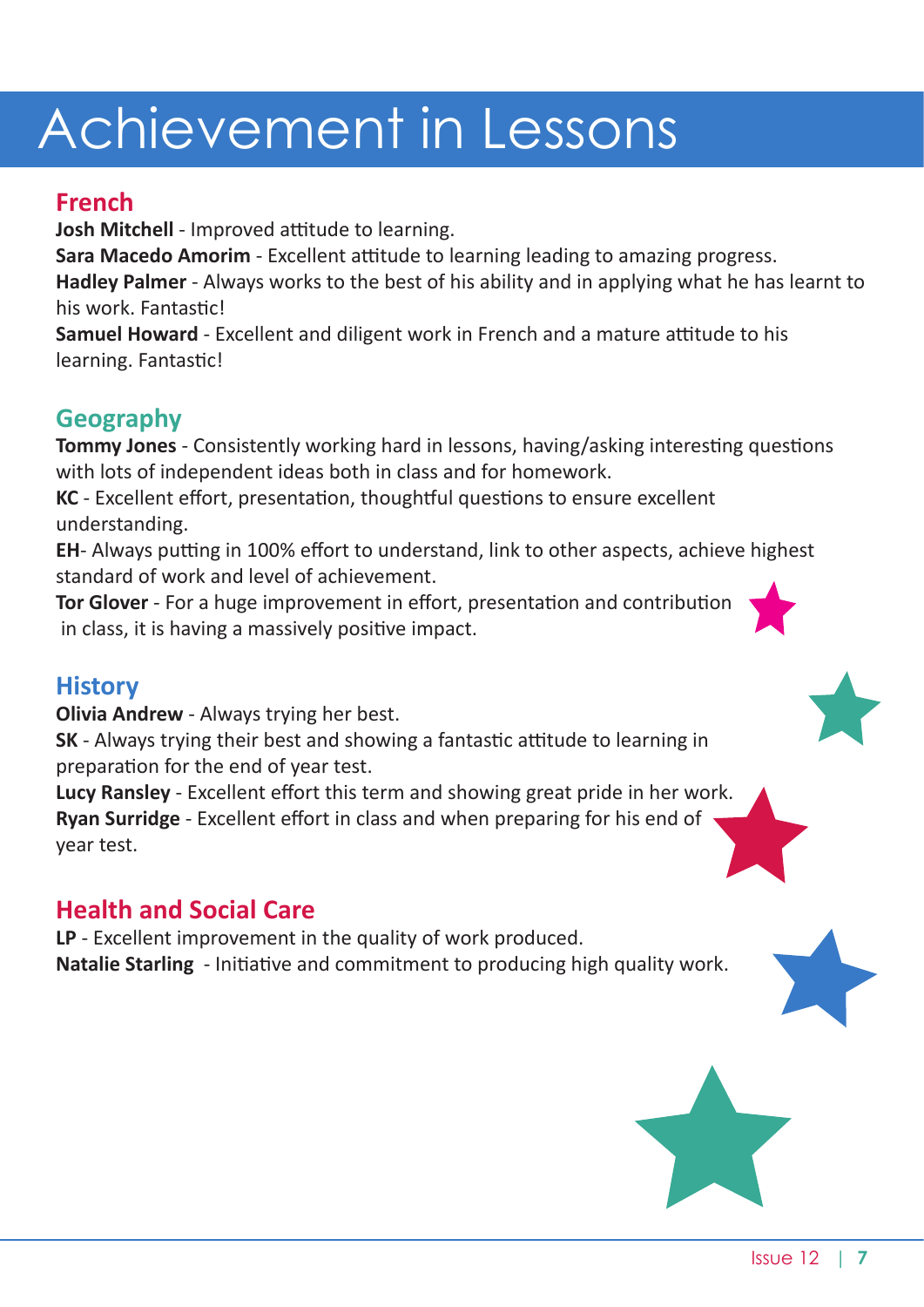# **ICT**

**Ethan Bright** - Achievement and excellence in IT. **Felicity Langford** - Excellent work on data representation. **Jade Scott** - Achievement and excellence in IT. **Calista Cilia** - Fantastic Attitude to Learning and for producing an outstanding soundscape for her coursework.

### **Maths**

**Lucy Cywinsk**i - Has worked extremely hard throughout the year in her group and has made excellent progress as a result.

**Anastacia Berney** - Has worked her way up sets through her hard work and determination. **Ellie Rolfe** - Attitude to learning much improved from last year. Has developed her resilience and persevered to make good progress this year.

**Daniel Ready** - Excellent attitude to learning resulting in improved mathematical understanding and increased exam scores. Beginning to really grasp some tough concepts in maths.

#### **Music**

**Leon Lorico** - Outstanding vocal performances in the concert.Grade 5 violin pass and high achievement in end of year exam.

**Amalee Neill-Gourlay** - Outstanding achievement with Grade 9 in the End of Year Music Exam

**Harvey Packham** - Excellent progress with vocal performances.

**Hanna Reid** - Musical excellence in all areas and outstanding support of her peers.

# **Physical Education**

**Philomena Gearon** - Enthusiastic approach to all lessons, very positive. **Kayleigh Bennett** - Rapid and sustained progress and excellent Attitude to Learning. **Luke Finniear** - Excellent Attitude to Learning, progress made in BTEC Sport. **SK** - Wonderful progress, hard work.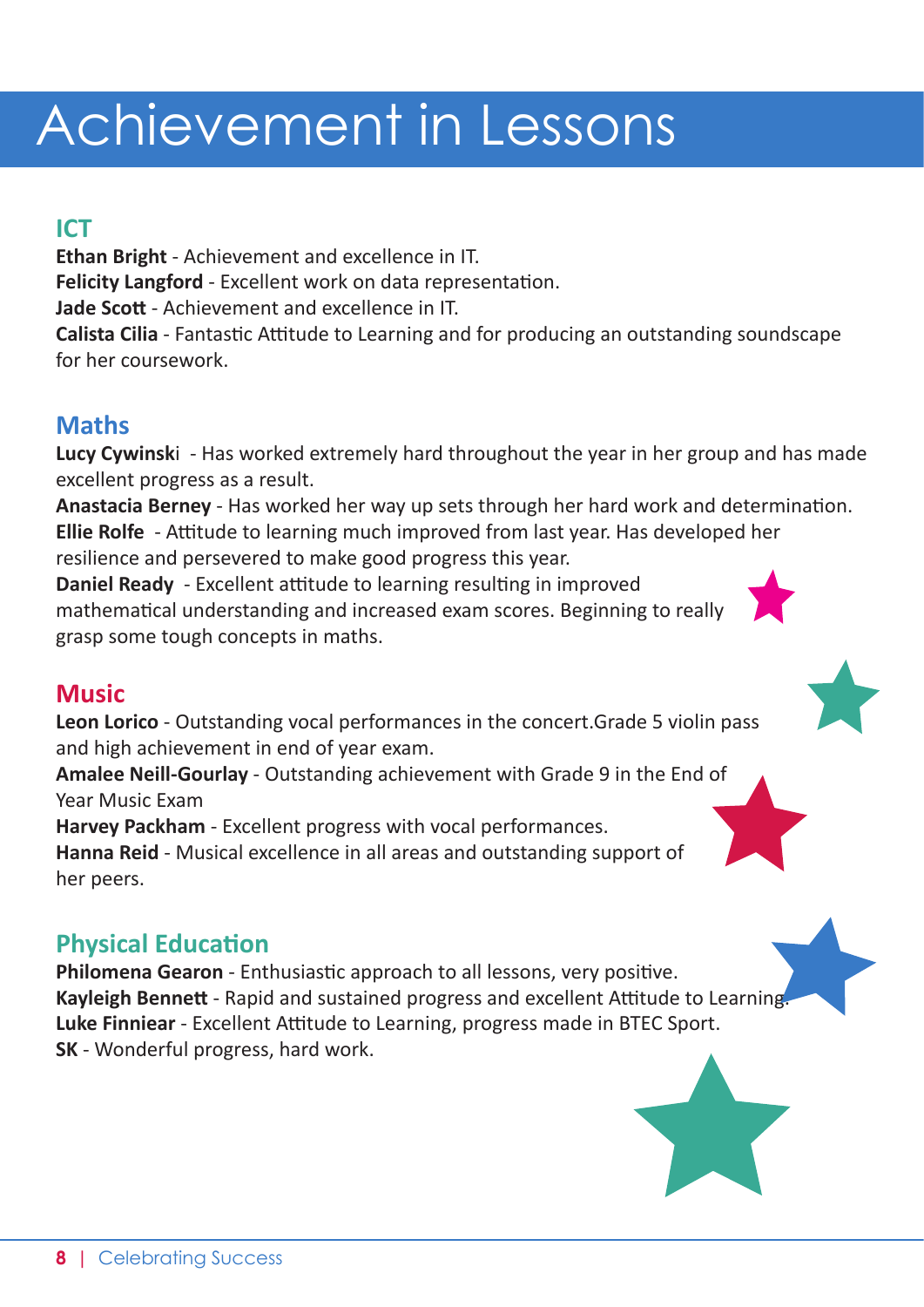# **Religious Education**

**Anna Ciezka** - Excellent attitude to learning and progress. **Christian Languirand** - Excellent attitude to learning and progress. **OW** - Excellent attitude to learning and progress. **Lara Drake** - Excellent attitude to learning and progress.

# **Spanish**

**Alexis Goncalves Tavares** - Excellent attitude to learning and progress. **Molly Merrill** - Excellent attitude to learning and progress. **Harvey Packham** - Continuous work and effort. **Luci Pearce** - Improved attitude to learning and determination to put negative behaviour behind her.

### **Science**

**Lily-Rose Taylor** - Excellent attitude to learning and progress. **Breanna Poolton** - Excellent attitude to learning and progress. **James Wilson** - Working above target grade and positive attitude. **Georgia Ann Vargeson** - Outstanding and consistent attitude to learning.

#### **Youth Award**

**Sonny Tilbrook** - Excellent attitude, willing to learn new skills, well presented portfolio of work.

**Kian Radford** - Excellent attitude, willing to learn new skills, well presented portfolio of work.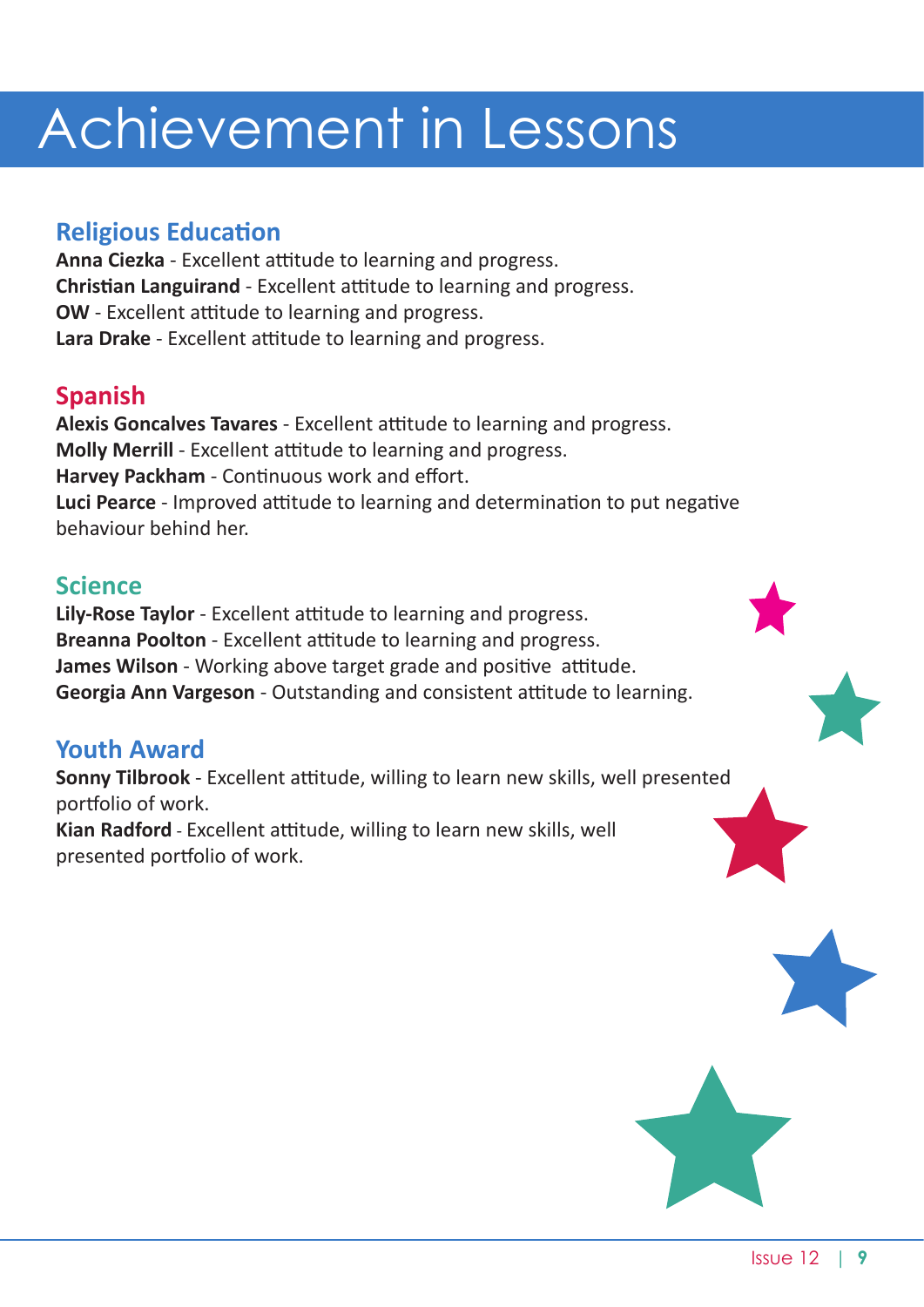# Sporting Successes

#### **Rounders**

The Year 8 girls rounders team won the Western Area finals held in Sudbury on Wednesday 23rd May. Competing against ten other local schools, the girls won all six of their matches to clinch the title.

The girls qualified for the county finals and finished fifth in this competition.

#### **Athletics**

Our students have been heavily involved with county athletics competitions during the summer term. The Super8 events, held in Bury St Edmunds on Friday 18th, Tuesday 22nd May and Wednesday 20th June, saw forty eight students represent the academy against sixteen other local schools.

Super8 is a team athletics format where each student must participate in a track event, a field event and the medley relay.

Our Year 8 boys achieved some spectacular results in their meet to finish second overall and qualify for the county finals at the Suffolk School Games on Thursday 5th July. Our Year 8 girls team finished sixth out of seventeen schools.

Our Year 10 teams also performed well in their Super8 meeting. Once again, our boys finished second and qualified for the county finals. There were some fine performances from both the U13 and U15 boys at the county finals in Bury St Edmunds on Thursday 5th July. Both teams secured fifth place overall in the county which is a wonderful achievement. Well done to all involved.

#### **Powerlifting**

Year 10 student Alicia Bell has recently been awarded a trophy for finishing first place in her age category at the European Powerlifting Championships.

She is now officially the European Champion and later this year, on the 2nd November 2018, she has been invited to attend the World Championships due to be held in Glasgow. Alicia is now also the British Bench Press record holder.